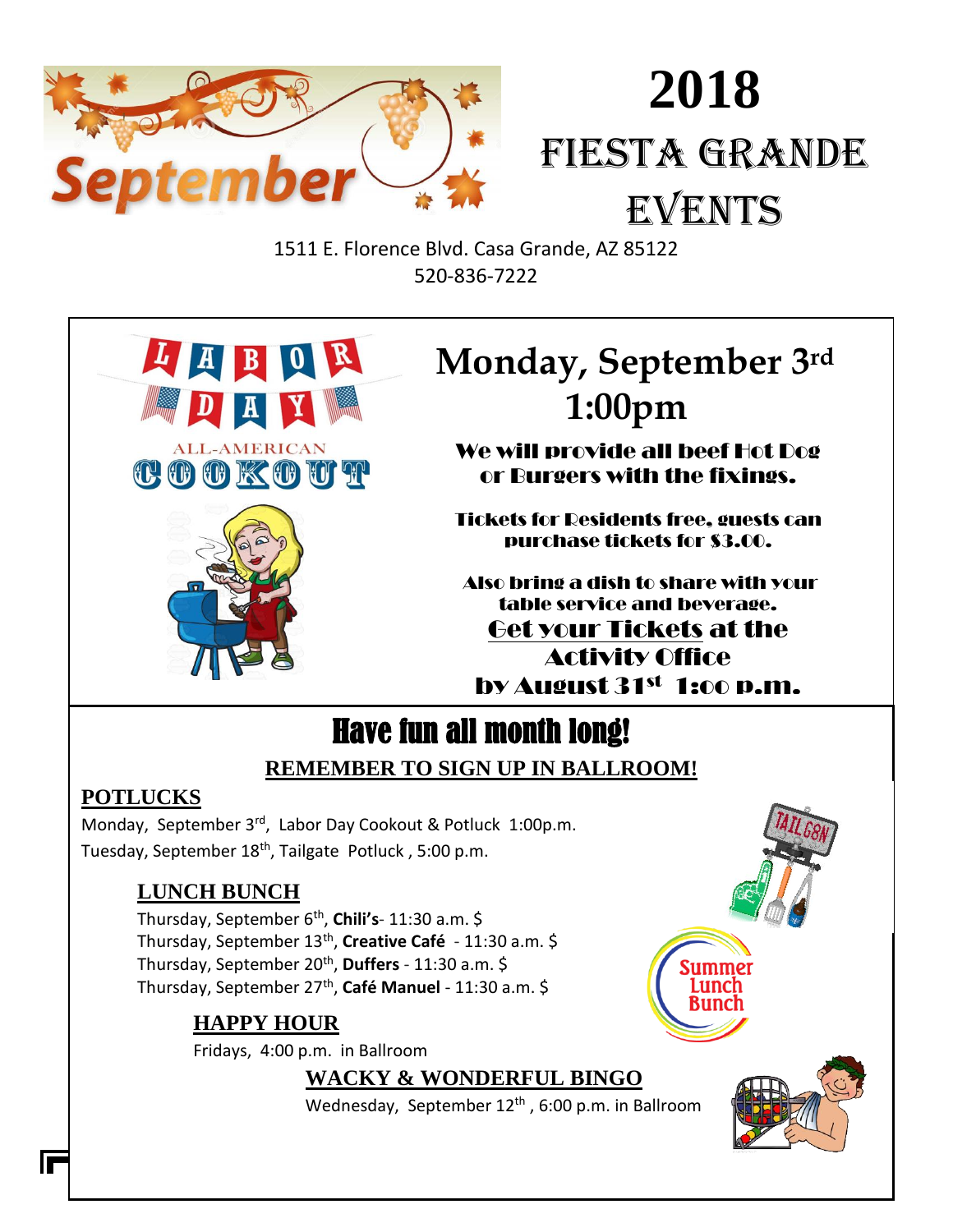## **MAIN OFFICE 520-426-7000**

M-F 9 a.m. – 4:00 p.m. Sat. 10 a.m. – 4 p.m.

**Sun. Closed Office will be closed** 

**Monday Sept. 3rd for Labors Day BALLROOM, POOL HALL, LIBRARY, CHOLA/FITNESS** 

#### **CENTER, CRAFT, OCOTILLO & SAGUARO ROOMS**

(Doors have panic bars: you can stay later, PLEASE TURN

OFF LIGHTS AND FANS when you leave)

6 a.m. – 8 p.m.

**BATH HOUSE /SHOWERS** OPEN 24 HOURS **BOTH LAUNDRIES** OPEN 24 HOURS

## **ACTIVITY OFFICE**

 $M-F9$  a.m.  $-4$  p.m. Activity tickets, clothing & ice

## **COFFEE**

**Daily** 7 a.m. – 10 a.m. in the Ballroom only 25₵ on the honor system **WEDNESDAY: DONUTS & ANNOUNCMENTS**

> The Donuts (**one per person**) will be served at 9 a.m.

Announcements will be made at 9:30 a.m. September 5<sup>th</sup>, Maintenance Dept., Sponsoring September 12<sup>th</sup>, Bonnie Moeleson, Sponsored September 19<sup>th</sup>, Karen & David Farris Sponsoring September 26<sup>th</sup>, Barbara Tolzin Sponsoring If you want to sponsor please contact Brenda.

#### **\*\*\*NAME BADGE\*\*\*** *PLEASE WEAR YOUR NAME BADGE!*

Badges are a **MUST** all around Fiesta Grande. Even if volunteers or staff know you, your name badge is required at all activities and for service in the Business Office, the Activities Office, the Mail Window, and the City Market.

NOTE\*\*WE TAKE CREDIT CARDS AT THE CITY MARKET, AND FOR TRIPS. \$10.00 MINIMUM



# **ICE**

10# Bags are \$2.00 available through the City Market M-F 9a.m. – 1 p.m. or Business Office

## **MAIL – PACKAGES**

Delivered 6 Days a week packages can be picked up through the Office M-F 9-4and Sat 10-4

## **NEWSPAPERS**

**The** *Arizona Republic* & *The Casa Grande Dispatch* subscribe at the Business Office

## **RECYCLING**

**Paper/Cardboard:** Green bins throughout the resort. Please break down boxes.

## **Aluminum Cans** & **Clear Plastic Drink Bottles**:

Marked #1 may be bagged and dropped off at site # 601

## **NEWSLETTER INFORMATION**

Please have all newsletter articles and information to be included in **next month's** newsletter to the activity office **BY THE 15th** to ensure it will be included. fiestagrandervresort\_rec@equitylifestyle.com Thanks! Brenda - Activity Director

# **FOOD EVENTS**

# **\* UPDATED KITCHEN INFORMATION**

Due to government regulations, the following guidelines have been adopted by all ELS properties. **"Due to State and Local Health Codes, the kitchen cannot be used to prepare food."**

Food can only be served at events where:

- 1. Food is prepared in residents' homes and brought to share with others **with a card showing all of the ingredients.**
- **2.** \*\*\***Clubs/Organizations** may Grill, Cook outdoors or in Roasters. Where all **food prep is done in members' homes**. Food **storage is not available** in Fiesta Grande refrigerators/freezers. Food may be served in Ballroom**. All food** must have a **card showing all ingredients. Full Rules available from Activity Department\*\*\***

The above statement comes to us from our Legal Department. It affects all potlucks and fundraisers in the resort. We also are not allowed to take "donations" at potlucks. Additionally, the kitchen is only available for company sponsored events/meals and will be totally unavailable to others for all except catered events.



**\*\*\*EARLY MORNING COFFEE\*\*\* Till 10:00 a.m. DAILY .25₵**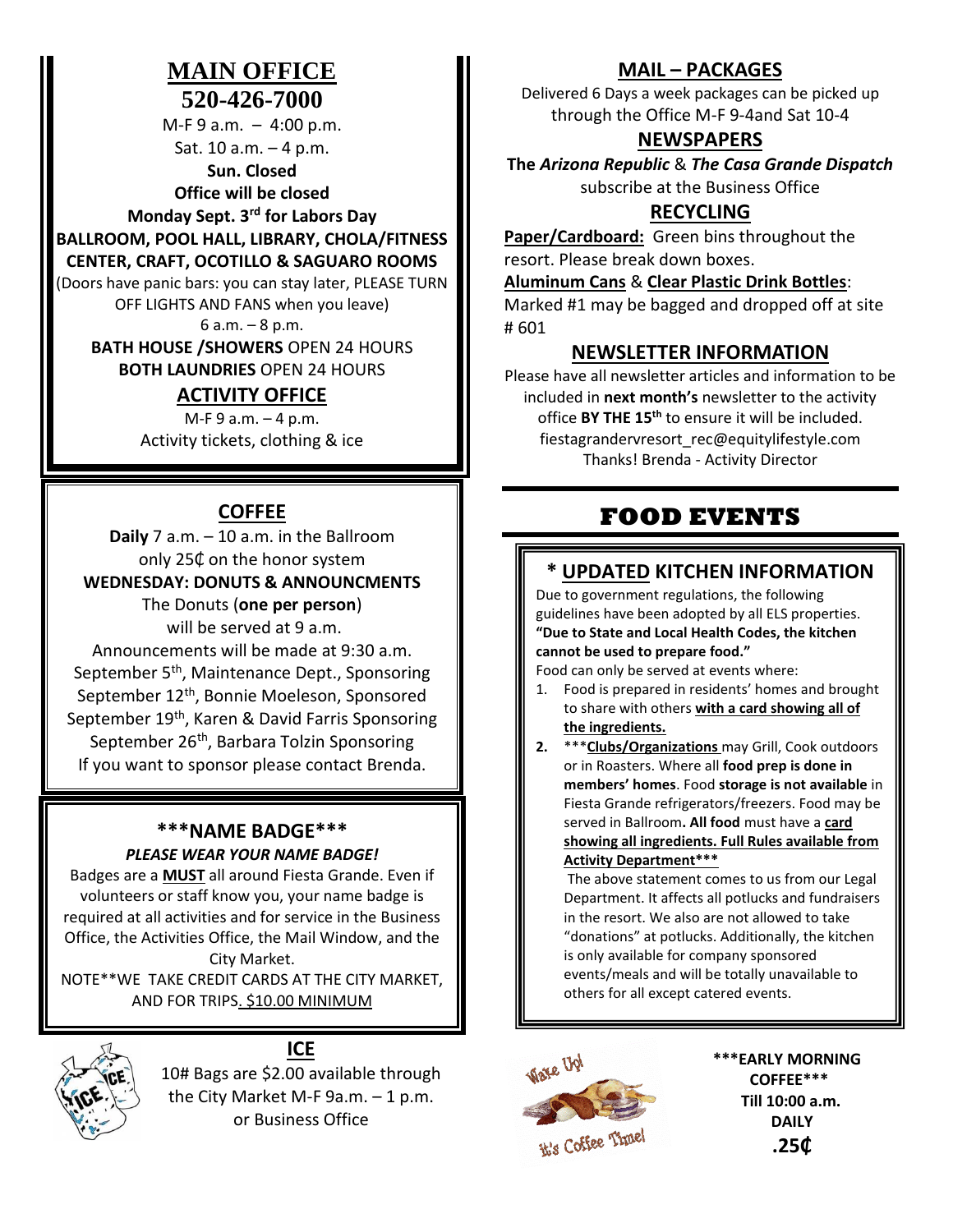

#### **TAILGATE POTLUCK Tuesday, September 18th at 5:00 p.m.**

Sign up to bring your favorite item for a football tailgate party. Also bring your own beverage and table service. **Sign up in Ballroom**

**FEISTY-FIESTA-FRIDAY-HAPPY-HOUR**

**Fridays, 4:00 p.m.** 

**in the Ballroom** Bring beverage of choice and snack if wanted.





## **THURSDAY OUT TO LUNCH**

 Be sure to **sign up in the Ballroom. Arrive at 11:30** unless otherwise posted. Thursday, September 6<sup>th</sup>, Chili's Thursday, September 13<sup>th</sup>, Creative Café Thursday, September 20<sup>th</sup>, Duffers Thursday, September 27<sup>th</sup>, Café Manuel

# **EVENTS**

## **WACKY WONDERFUL BINGO**

**Wednesday, August 15th , 6:00 p.m.**

**Cost –fun WACKY WONDERFUL Gift** Bring something crazy, wacky and sure to make someone laugh and smile. (\$2-\$3 limit) If you win you

will win one of the[se gifts.](http://www.google.com/url?sa=i&rct=j&q=&esrc=s&source=images&cd=&cad=rja&uact=8&ved=2ahUKEwi6hqHLutHcAhXaGDQIHRyvCzgQjRx6BAgBEAU&url=http://mzayat.com/clipart/ancient-clipart-olympic.html&psig=AOvVaw0zhczO6op_ojc8qoy7GQj6&ust=1533405420324517)

**Sign up in the Ballroom**



## . **ARTS & CRAFTS**

## **SUMMER ARTS & CRAFTS STUDIO**

**Monday & Friday 9:00a.m. – 1:00p.m. Craft Room**

Come keep cool as you spread out and Paint, Color, or just Create.





# **SUMMER QUILTERS 2 nd & 4th Wednesdays**

**10:00 a.m. – 2:00p.m.** Come work on projects in **the Craft Room**  with other Quilters and have fun.



**WOODCARVING Tuesday & Thursday 9:00 a.m. – Noon** in the **Craft Room**

# **CARDS & GAMES**

#### **SUMMER CARD SCHEDULE REMINDERS!**

 Card Games start at the time posted, show up 5-10 minutes ahead of time. Please be friendly and considerate. We have only a few rooms and lots of people who enjoy playing different games: share the space graciously with others. Please leave tables & chairs off to the side so you don't need to set up and tear down, this way all activities can use the space.

# **FITNESS AND WELLNESS**

## **FITNESS CENTER**

To use the equipment you must fill out the Orange 2017 -2018 Registration form and turn it in to the Business office so it can be put on file. Remember to sign in on the log book. SAFETY FIRST – don't



overdo. Be considerate of others! 30 minutes maximum on treadmills, bikes, etc. if the room is busy. Please wipe down any equipment you use, after each use, with

the disinfectant provided for you.



**GENTLE EXERCISE Monday, Wednesday and Friday 10:00 a.m. in Saguaro room.**

## **MEDICAL EQUIPMENT**

Sandra Willoughby 307-214-4082 Has a list of Medical equipment that people have and are willing to loan out. If you have equipment to add to the list, you will have to store it



as unfortunately, we do not have storage space.

## **POOL**

**Water Aerobics: Mon. – Sat. 8:30 a.m. – 9:30 a.m. Lap Swimming: Mon. – Sat. 9:30 a.m. - 10:30 a.m.**

## **SHUFFLEBOARD**

Equipment to play shuffleboard is available in cabinet, in the pool room. Please return when finished.

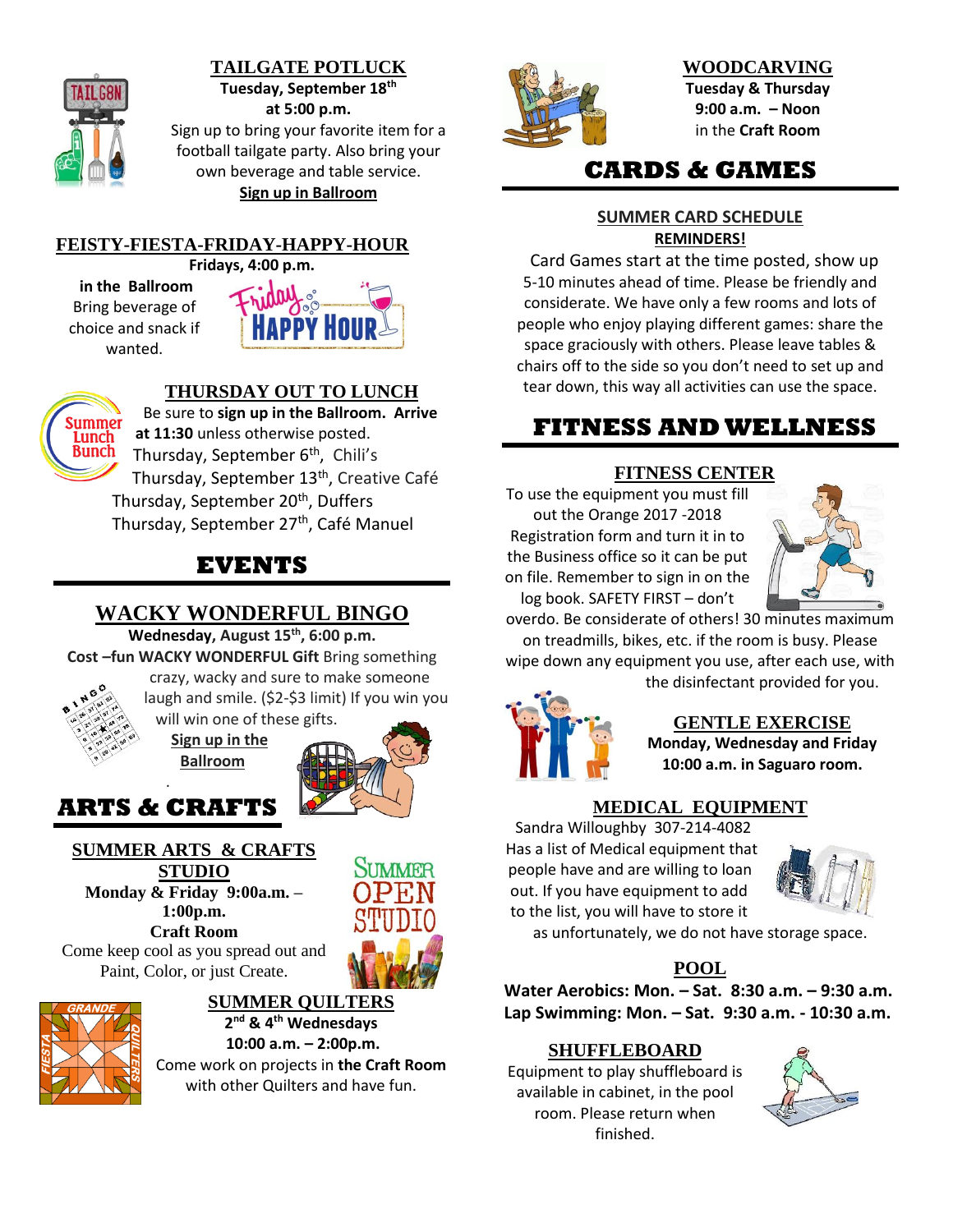**FAITH**





Worship Service at 9:00 a.m. Sunday in the Ballroom for the Summer. All are welcome.



**CAREGIVERS SUPPORT GROUP Mondays, 1:00 p.m. Craft Room**

A Community of caring for those that are Caregivers.

## **PRAYER MEETING**

**Thursdays** at **10:00 a.m.** In Saguaro Room All are welcome to gather and **pray** for each other and those we know, who need **prayers**.

If we live in the Spirit, let us also walk in the Spirit. Galatians 5:25

## **"WALK IN THE SPIRIT"**

**Fridays Starting September 14th** at **10:00 a.m.**  In Card Room Kay McBride will be starting a Bible Study, studying passages from Galatians using the KJV. Bring your Bible and join in.

# **GIVING**



#### **CASA GRANDE FOOD BANK**

You can **drop off unopened non perishable food** to the Ballroom for donation to the Food Bank.

#### **COLLECTING CLEAR PLASTIC BOTTLES**

#### **& POP CANS Drop off at Site #601**

Recycle your clear plastic water and juice bottles and pop cans and help send youth to Summer Bible Camp.



# **SPECIAL INTEREST**

## **COMPUTER CENTER**

*OPERATION BETA for the 2018-2019 Season from Sept 2018 to Apr 2019, the use of the Computer Center including its local HOTSOT will be FREE to all residents and guests of the Park. Each person who wishes to use the Center Service must have their Park badge and must sign in at the Monitors desk. Copying and printing fees will remain the same. Classes and Laptop* 

*repair Service will also remain the same. Volunteer monitors will still be in the room.*

During this summer, the Centers local Wi-Fi (the signal around and in the LaCasa Building) will be available to all residents free of charge. The password is

#### **summer2018**

The Computer Center Room is **CLOSED** for the summer. If it is critical that you must use the services (like print from a computer or from the Internet or need to scan and send a document via email etc.) in the Computer Room, contact **Don or Nancy at site 629.** If you are an annual member, there will be no charge. If you are not an annual member, you will need to join for 1 day at a cost of \$1.00. All printing, copying is **\$0.10 per printed sheet.**



## **SOLO'S GROUP**

A support group for those living here alone. We lunch, play shuffle board, golf, play dominoes and socialize

weekly. Come make friends. Membership is free. Join us Mondays at 9:00 a.m. for coffee in the Ballroom .

# **SPORTS**

#### **FIESTA GRANDE PICKLEBALL**

Club info is posted on the fiestagrande.org website and on the NOTICE BOARDS at the courts.

**\*\*\*COURT PLAY STARTS AT 8 AM DAILY. NO COURT PLAY BEFORE 8 AM**  If you would like to become a member of the Fiesta Grande Pickleball Club,

please email:



[fiestagrandepickleball@gmail.com](mailto:fiestagrandepickleball@gmail.com)

#### **\*\*SUMMER INTERCOMMUNITY PICKLEBALL\*\***

Organized round robin play at **7:30 a.m.** Monday, Wednesday & Friday **at Robson Ranch** Tuesday, Thursday & Saturday **at Palm Creek**

# **PARK NEWS**

## **APS BILL PAYING**

Online-APS.com, Call 602-371-6555 (payment line) Pay Stations: **Circle K** - 1415 E Florence Blvd.

 **Circle K** - 2382 N. Pinal Ave.

#### **Circle K** - 1587 N. Trekell Rd.

\*\* There will be a \$2 transaction charge, accepts cash only, does not give back change; any overage will be credited to your next bill.

**CVS Pharmacy** – 1686 E. Florence Blvd,

**Wal-Mart** – 2425 E. Florence Blvd.

\*\* There will be a \$1.50 transaction charge, accepts cash only, does not give back change; any overage will be credited to your next bill.